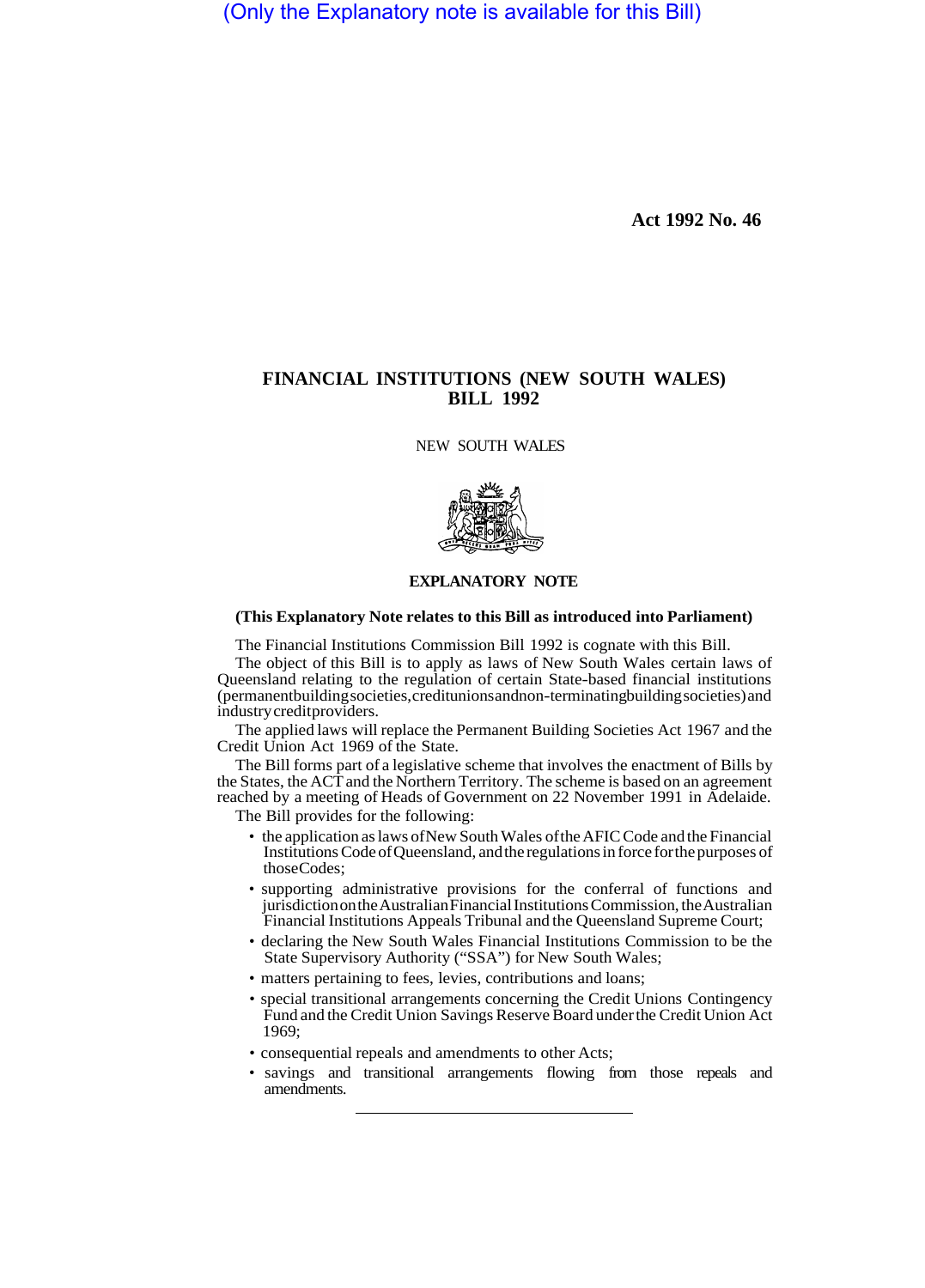*Financial Institutions (New South Wales) 1992 [Act 1992 No. 46]* 

### **PART 1—PRELIMINARY**

**Clause 1** specifies the short title of the proposed Act.

**Clause 2** provides for the commencement of the proposed Act on a day or days to be appointed by proclamation.

**Clause 3** contains definitions.

**Clause 4** provides that a reference to a Queensland Act is a reference to the Act as amended and in force for the time being.

### **PART 2—AFIC (NSW) CODE AND AFIC (NSW) REGULATIONS**

**Clause 5** provides that the AFIC Code set out in the Australian Financial Institutions Commission Act 1992 ("the AFIC Act") of Queensland applies as a law of New South Wales and may be referred to as the AFIC (NSW) Code.

**Clause 6** provides that regulations made for the purposes of the AFIC Code in Queensland apply as regulations in force for the purposes of the AFIC (NSW) Code and may be referred to as the AFIC (NSW) Regulations.

**Clause 7** contains provisions that enable certain expressions in the AFIC (NSW) Code and the AFIC (NSW) Regulations to have meanings appropriate for New South Wales.

### **PART 3—FINANCIAL INSTITUTIONS (NSW) CODE AND FINANCIAL INSTITUTIONS (NSW) REGULATIONS**

**Clause 8** provides that the Financial Institutions Code set out in the Financial Institutions Act of Queensland applies as a law of New South Wales and may be referred to as the Financial Institutions (NSW) Code.

**Clause 9** provides that regulations made for the purposes of the Financial Institutions Code in Queensland apply as regulations in force for the purposes of the Financial Institutions (NSW) Code and may be referred to as the Financial Institutions (NSW) Regulations.

**Clause 10** contains provisions that enable certain expressions in the Financial Institutions (NSW) Code and the Financial Institutions (NSW) Regulations to have meanings appropriate for New South Wales.

## **PART 4—CONFERRAL OF FUNCTIONS AND JURISDICTION**

**Clause 11** provides that AFIC has the functions and powers in New South Wales that are expressed to be conferred on it under the scheme legislation (i.e. the applied Codes and Regulations).

**Clause 12** provides that the Australian Financial Institutions Appeals Tribunal (established under the Queensland AFIC Act) has the functions and powers in New South Wales that are expressed to be conferred on it under the scheme legislation.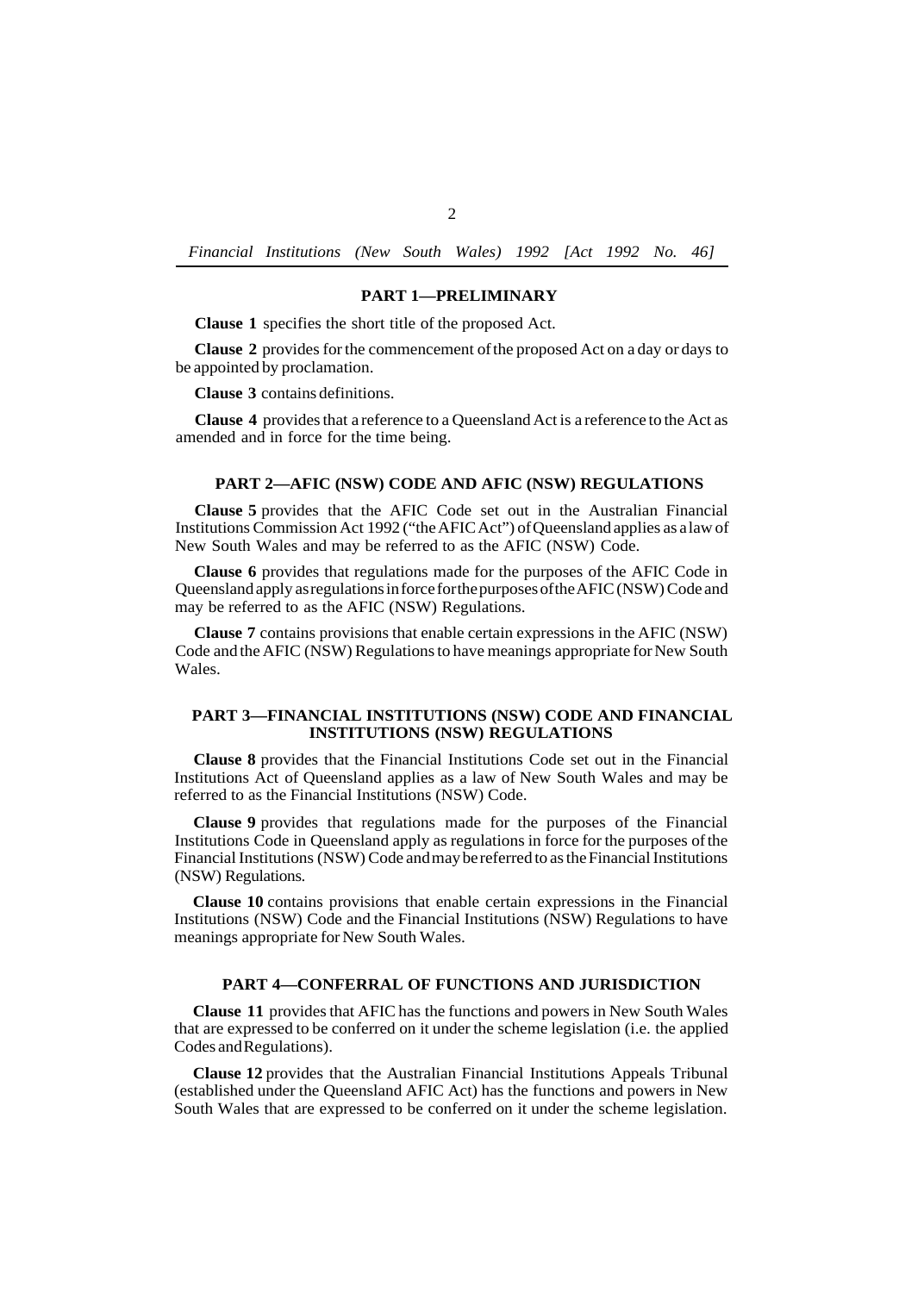*Financial Institutions (New South Wales) 1992 [Act 1992 No. 46]* 

3

**Clause 13** confers jurisdiction on the Queensland Supreme Court in respect of certain appeals and references under the scheme legislation.

### **PART 5—STATE SUPERVISORY AUTHORITY**

**Clause 14** provides that the proposed New South Wales Financial Institutions Commission is the State Supervisory Authority ("the SSA") for New South Wales.

### **PART 6—IMPOSITION OF FEES AND OTHER AMOUNTS**

**Clause 15** imposes the fees that are prescribed by the Regulations under the applied Codes.

**Clause 16** imposes requirements for various levies, contributions and loans that are required under the scheme legislation.

### **PART 7—GENERAL**

**Clause 17** provides that the scheme legislation binds the Crown.

**Clause 18** imposes obligations on the Premier to respond to a report from AFIC as to the performance of the SSA.

**Clause 19** confers a regulation-making power to enable regulations to be made varying the effect in New South Wales of amendments made to the applied Codes. These regulations require the approval of the Ministerial Council and are intended to allow necessary local variations to be accommodated.

**Clause 20** varies the application of the applied Codes in New South Wales to reflect local variations in matters concerning criminal procedure.

**Clause 21** provides that fees, fines and penalties paid under the scheme legislation are to be paid to the State.

### **PART 8—SPECIAL PROVISIONS CONCERNING CREDIT UNIONS CONTINGENCY FUND ETC.**

**Clause 22** contains definitions for the purposes of the proposed Part.

**Clause 23** requires money standing to the credit of the Credit Union Savings Reserve Fund ("the SR Fund") under the existing Credit Union Act 1969 to be transferred to the Credit Unions Contingency Fund ("the Contingency Fund") set up under the proposed Financial Institutions (NSW) Code. The liabilities of the SR Fund are also transferred to the Contingency Fund.

**Clause 24** enables refunds to be paid out of the Contingency Fund to credit unions which have contributed too much. This paraIlels an existing provision of the current Credit Union Act 1969.

**Clause 25** enables dividends to be paid to credit unions out of the Contingency Fund if the capital amount in the Fund is sufficient.

**Clause 26** transfers the assets and liabilities of the Credit Union Savings Reserve Board to the proposed Financial Institutions Commission.